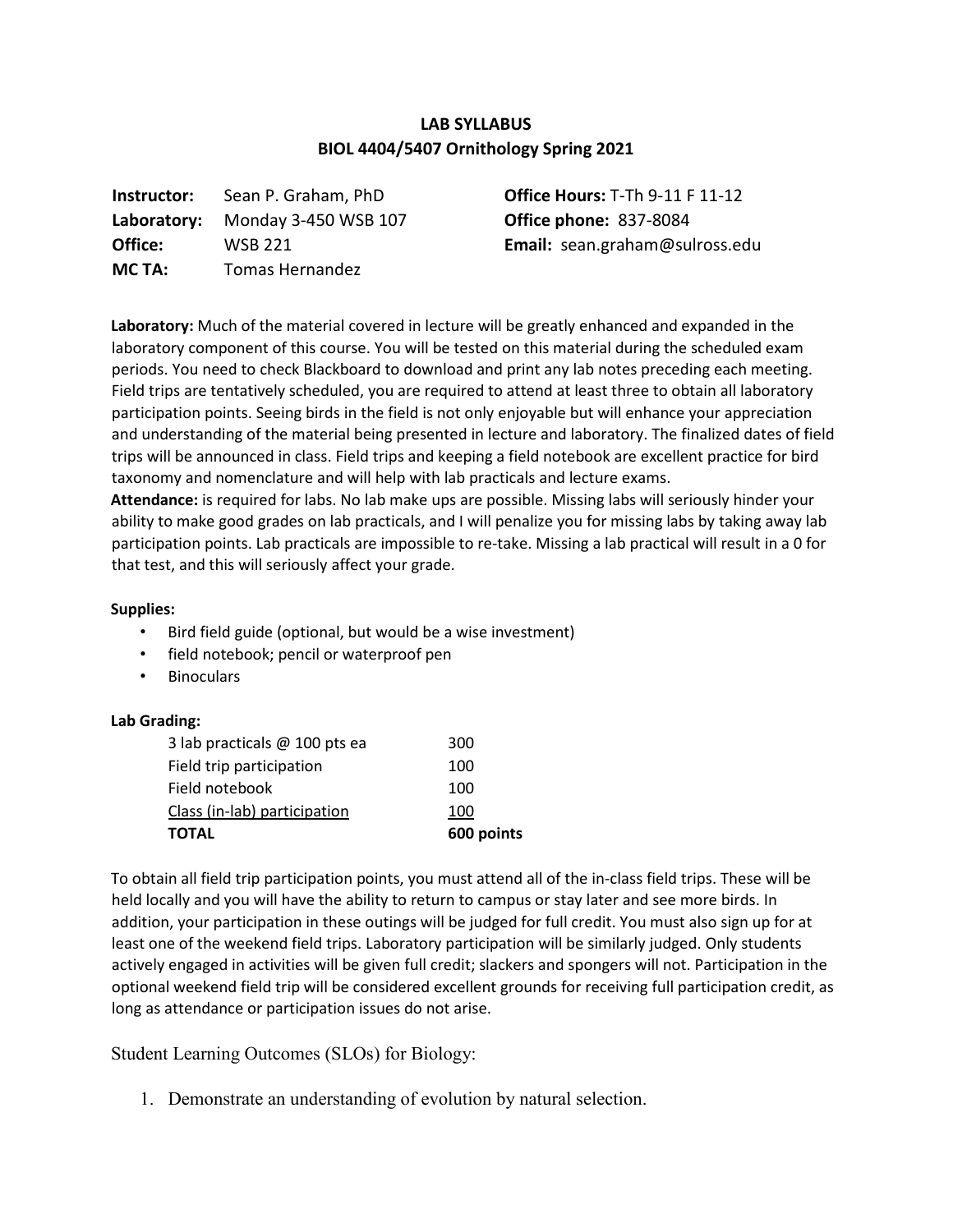- 2. Demonstrate an integration of environmental awareness into everyday modern life.
- 3. Understanding how to incorporate molecular biology into the study of the whole organism.
- 4. *Demonstrate utilization of various field techniques toward addressing scientific questions in the discipline.*
- 5. Conduct basic laboratory experiments utilizing standard observational strategies.

Student Learning Outcomes (SLOs) for Biology, MS:

- 1. Understanding and implementation of scientific methodology
- 2. Utilization of field techniques toward addressing scientific questions\*
- 3. Be able to utilize statistics toward the analysis of data within the discipline 4. Be able to effectively disseminate scientific findings using both written and oral communication.

## *TENTATIVE* **SCHEDULE**

**week of** 

**Tentative schedule** (subject to change)

| Week                | <b>Topic</b>                                                                                                                   |                                                                                  |
|---------------------|--------------------------------------------------------------------------------------------------------------------------------|----------------------------------------------------------------------------------|
| 1                   | No lab first week (MLK day)                                                                                                    | $21$ -Jan                                                                        |
| $\overline{2}$<br>3 | Introduction: World bird orders, feather<br>anatomy<br>Dissection, wing, foot, and beak adaptations, and<br>U.S. bird families | 28-Jan                                                                           |
| $\overline{4}$      | Field Trip: Winter Birds                                                                                                       | 4-Feb<br>11-Feb                                                                  |
|                     |                                                                                                                                | <b>Saturday Field Trip:</b><br><b>Serious Winter</b><br><b>Birding</b><br>16 Feb |
| 5                   | Trans Pecos birds: Waterfowl and Shorebirds                                                                                    | 18-Feb                                                                           |
| 6                   | Trans Pecos birds: Fowl and raptors                                                                                            |                                                                                  |
| 6                   |                                                                                                                                | 25-Feb                                                                           |
| 7                   | Lab practical #1                                                                                                               | 4-Mar                                                                            |